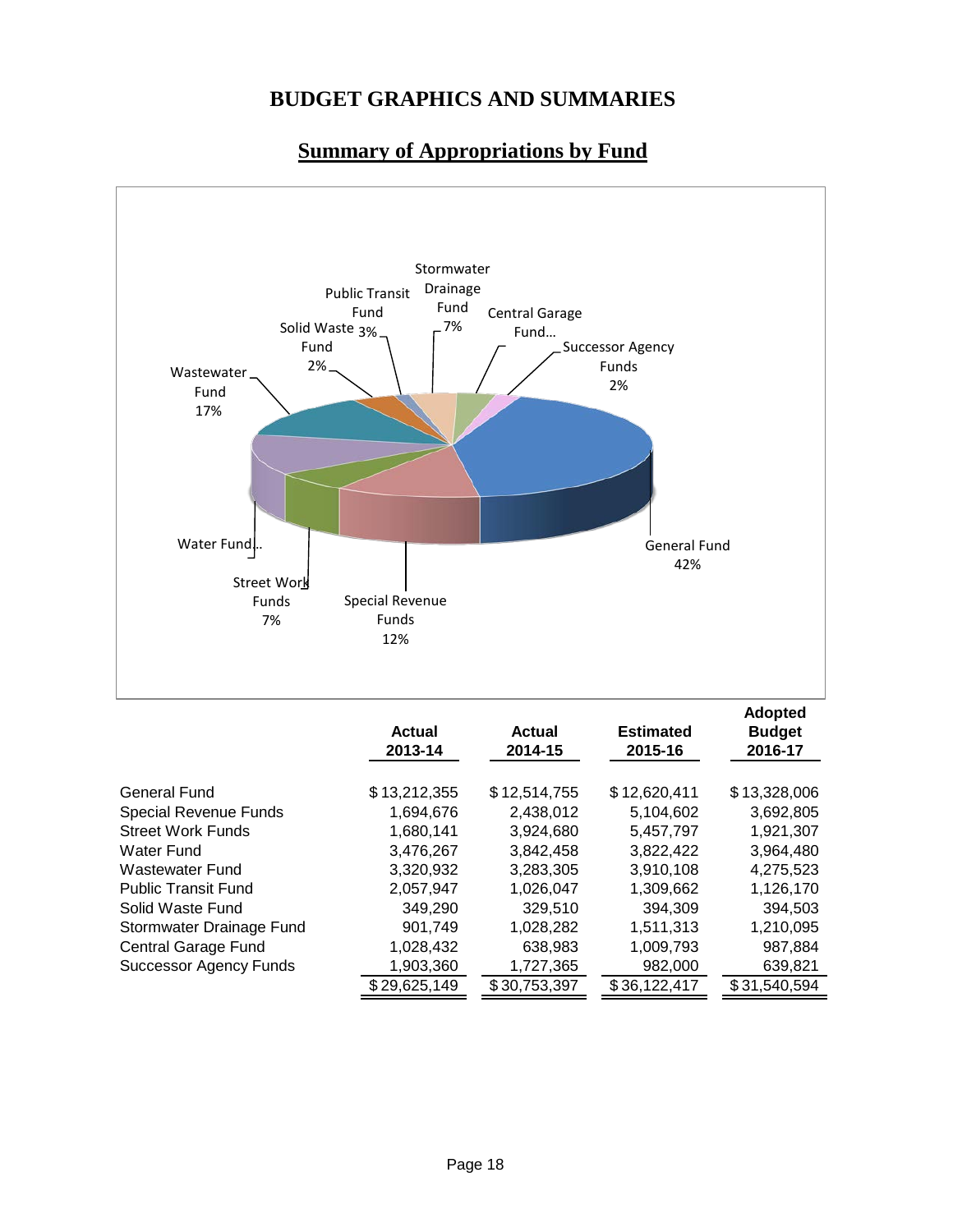

# **Total Appropriation by Type**

|                                | <b>Actual</b><br>2013-14 | <b>Actual</b><br>2014-15 | <b>Estimated</b><br>2015-16 | <b>Adopted</b><br><b>Budget</b><br>2016-17 |  |
|--------------------------------|--------------------------|--------------------------|-----------------------------|--------------------------------------------|--|
| Personnel                      | \$13,564,484             | \$13,762,238             | \$14,193,519                | \$14,489,849                               |  |
| <b>Material &amp; Services</b> | 10,293,340               | 10,443,968               | 13,093,006                  | 11,362,975                                 |  |
| Debt Service                   | 1,354,511                | 1,368,165                | 1,183,564                   | 954.324                                    |  |
| Capital Outlay                 | 4.412.814                | 5,179,026                | 7,652,328                   | 4,733,446                                  |  |
|                                | \$29,625,149             | \$30,753,397             | \$36,122,417                | \$31,540,594                               |  |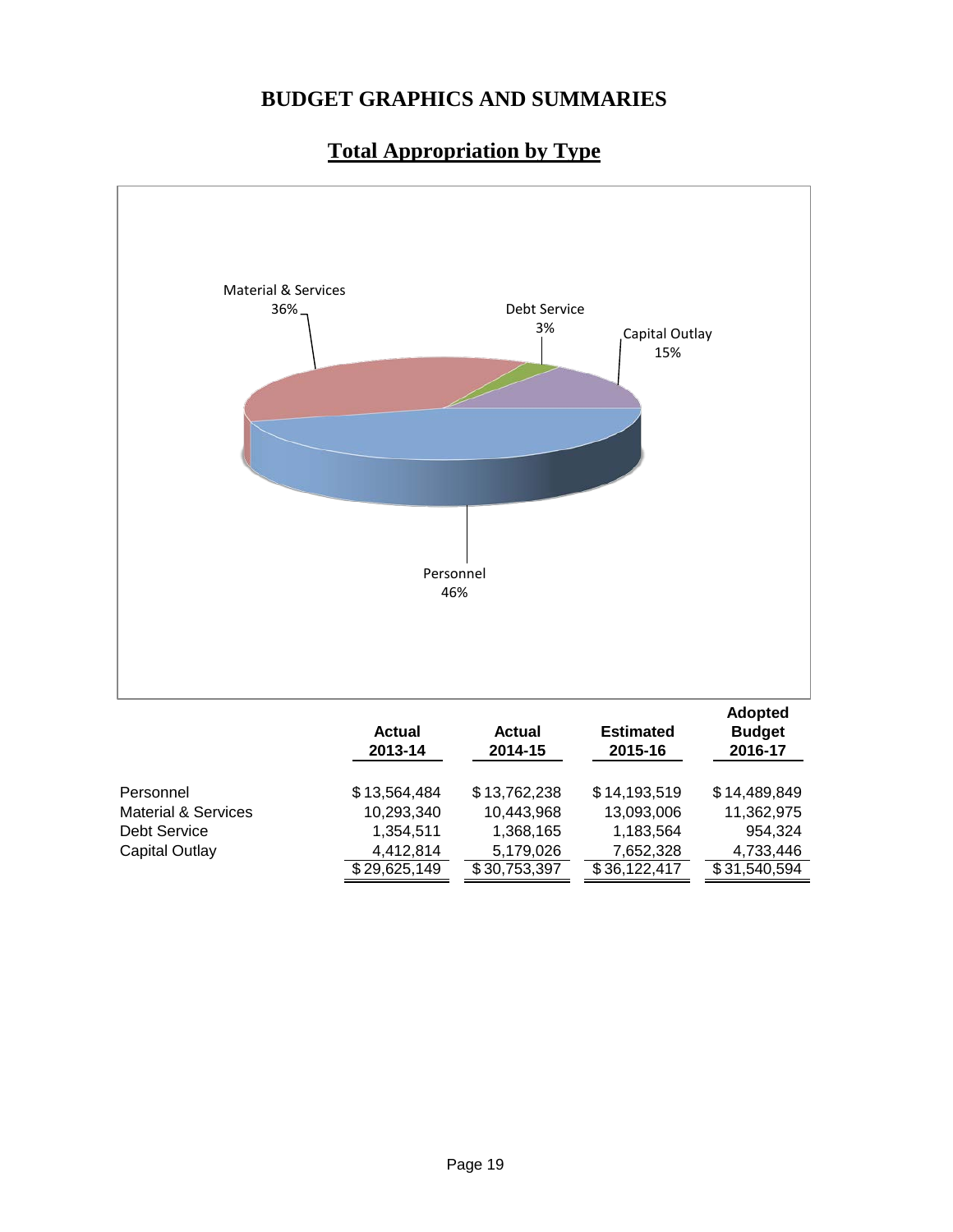### **General Fund Appropriations by Type**



|                                | <b>Actual</b><br>2013-14 | <b>Actual</b><br>2014-15 | <b>Estimated</b><br>2015-16 | <b>Budget</b><br>2016-17 |  |
|--------------------------------|--------------------------|--------------------------|-----------------------------|--------------------------|--|
| Personnel                      | \$ 8,641,968             | \$8,793,454              | \$8,771,494                 | \$9,191,256              |  |
| <b>Material &amp; Services</b> | 2,531,322                | 2,576,496                | 2,520,573                   | 2,625,577                |  |
| Debt Service                   | 119,852                  | 220.444                  | 142.044                     | 73,900                   |  |
| Capital Outlay                 | 1.919.213                | 924.361                  | 1,186,300                   | 1,437,273                |  |
|                                | \$13,212,355             | \$12,514,755             | \$12,620,411                | \$13,328,006             |  |